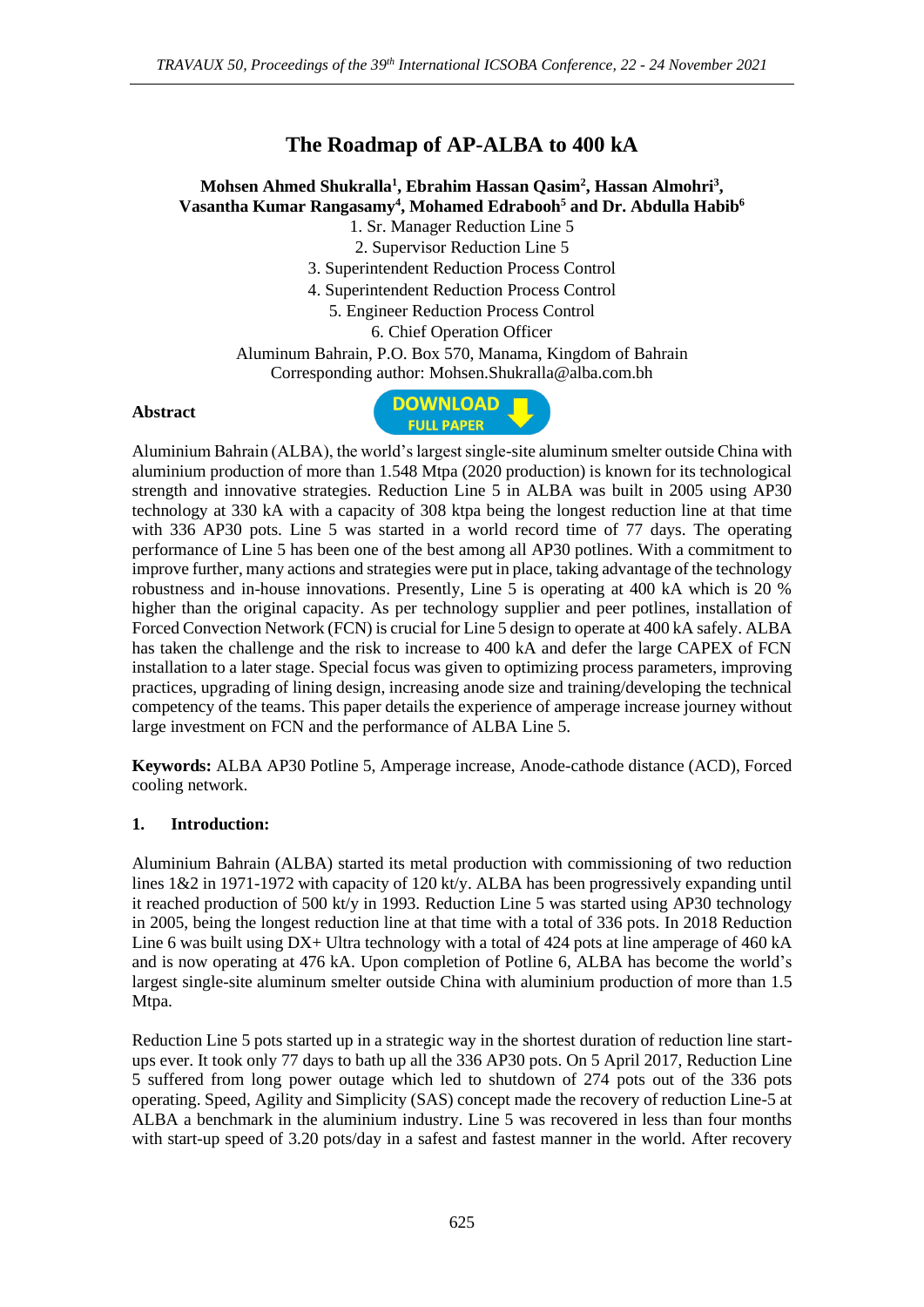from the long power outage the amperage increase journey resumed and now Line 5 is operating at 400 kA with outstanding operating performance as compared to other AP30 smelters.

# **2. Historical Performance**

## **2.1 Current Increase Milestones**

Since the start-up in 2005 current increase projects have always been part of the operation of Line 5. Line current in start-up design was at 330 kA and in the first year a current increase of 7 kA was achieved in 2006. Followed by ongoing current increase projects at a rate of 4 kA per year, Line 5 is currently operating at 400 kA with a total current increase of 70 kA above the design current. The fastest increase rate per year was achieved in 2018 (15 kA) from 378 kA to 393 kA (Figure 2) with the implementation of copper insert lining design. The current creep journey has achieved total growth in production of 60 ktpa, approximately 20 % above the start-up design capacity as it is shown in Figure 1.



**Figure 1. Line 5 current increase with annual production until the end of 2020.**



**Figure 2. Line 5 highest current increase rate in 2018.**